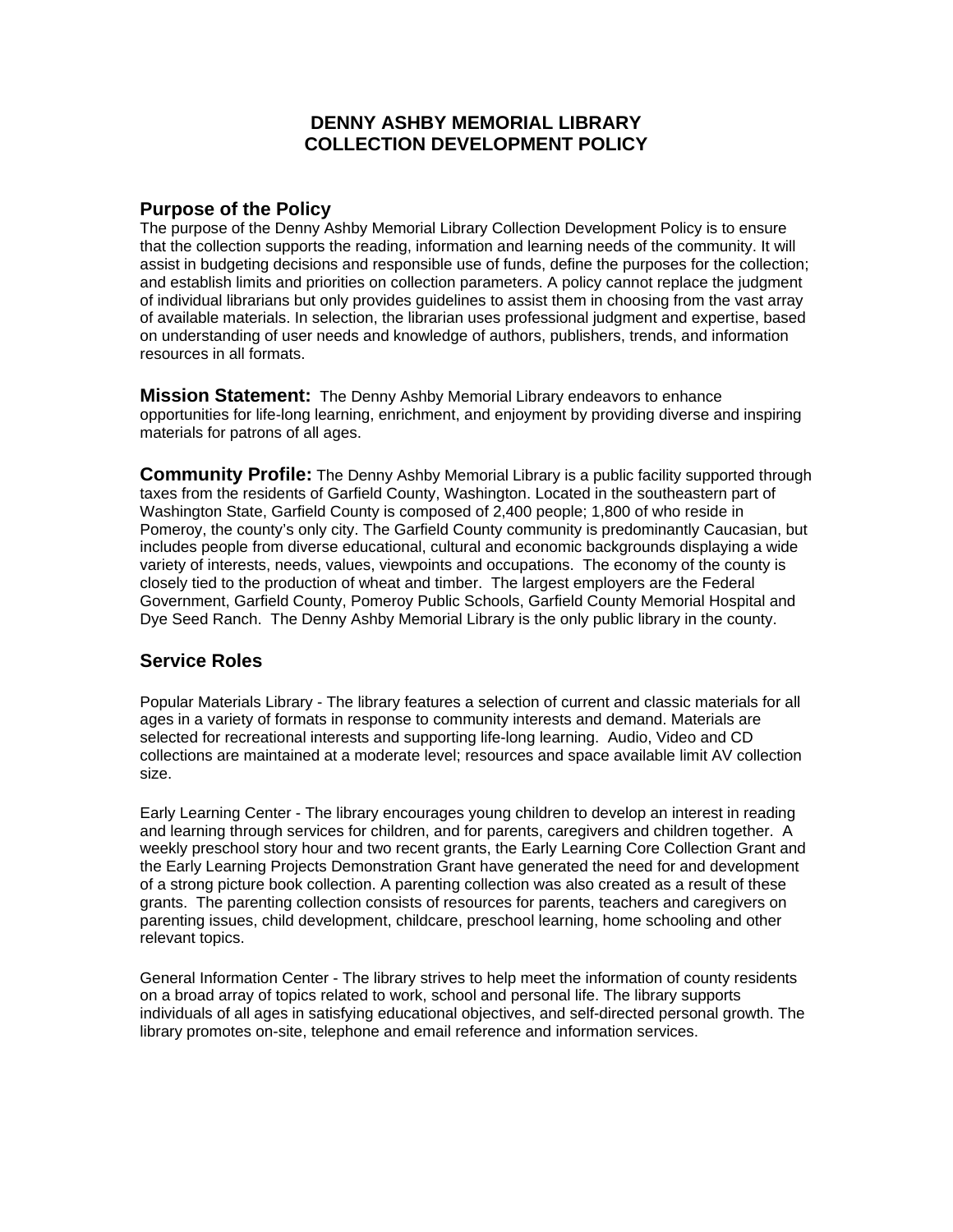Community Activities Center - The library is (would like to become!) a central focus point for community activities, meetings and services and provides access to information on community history, resources and issues. Publications and publicity of community groups are given space in the library for distribution and display. Local government meeting agendas and minutes and other publications from these entities are housed in the library.

## **Selection of Library Materials**

**Authority:** The ultimate authority for selections rests with the Library Board through its role of setting and interpreting policy.

**Responsibility of Selection**: Selection is to be based upon principle rather than personal opinion, reason rather than prejudice, and judgment rather than censorship. It is the responsibility of the library to provide materials that will enable citizens to form their own opinions. Every attempt is made to strike a balance between selection of materials according to their value and selection of materials according to their demand.

Realizing that professional library staff members cannot be experts in all fields material selection aids (Booklist, Hornbook, New York Times Book Review, etc.) are used in combination with personal knowledge of materials and a thorough knowledge of the interests of users and special interests of the community.

The ultimate responsibility for selection of materials lies with the Library Director.

B. Sources (Selection aids)

Materials are selected from reviews in professional journals (Booklist, Hornbook) and general publications; standard collection guides; patron recommendations, publishers' and booksellers' catalogs and flyers and by inspection of materials at professional conferences, trade shows and retail outlets. There are also many collection development resources, reviews, web sites (both commercial and non-profit) lists and recommendations, including those from other libraries on the Internet.

C. Principles

Materials are selected and retained on the basis of their content. The library collections, as much as possible, reflect the community and its diversity of interests, perspectives and backgrounds. The library also seeks to bring awareness of those cultures, traditions and ideas not represented in the local community. The selection principles promote the American Library Association's ["Library Bill of Rights"](http://www.ala.org/work/freedom/lbr.html) and interpretations, ["Freedom to](http://www.ala.org/alaorg/oif/freeread.html)  [Read Act](http://www.ala.org/alaorg/oif/freeread.html)." "[Freedom to View Act,](http://www.ala.org/alaorg/oif/freedomtoview.html)" and "[Intellectual Freedom Statement"](http://www.wla.org/ifstatmt.pdf) and ["ALA](http://www.ala.org/alaorg/oif/electacc.html)  [guidelines for Access to Electronic Information](http://www.ala.org/alaorg/oif/electacc.html)."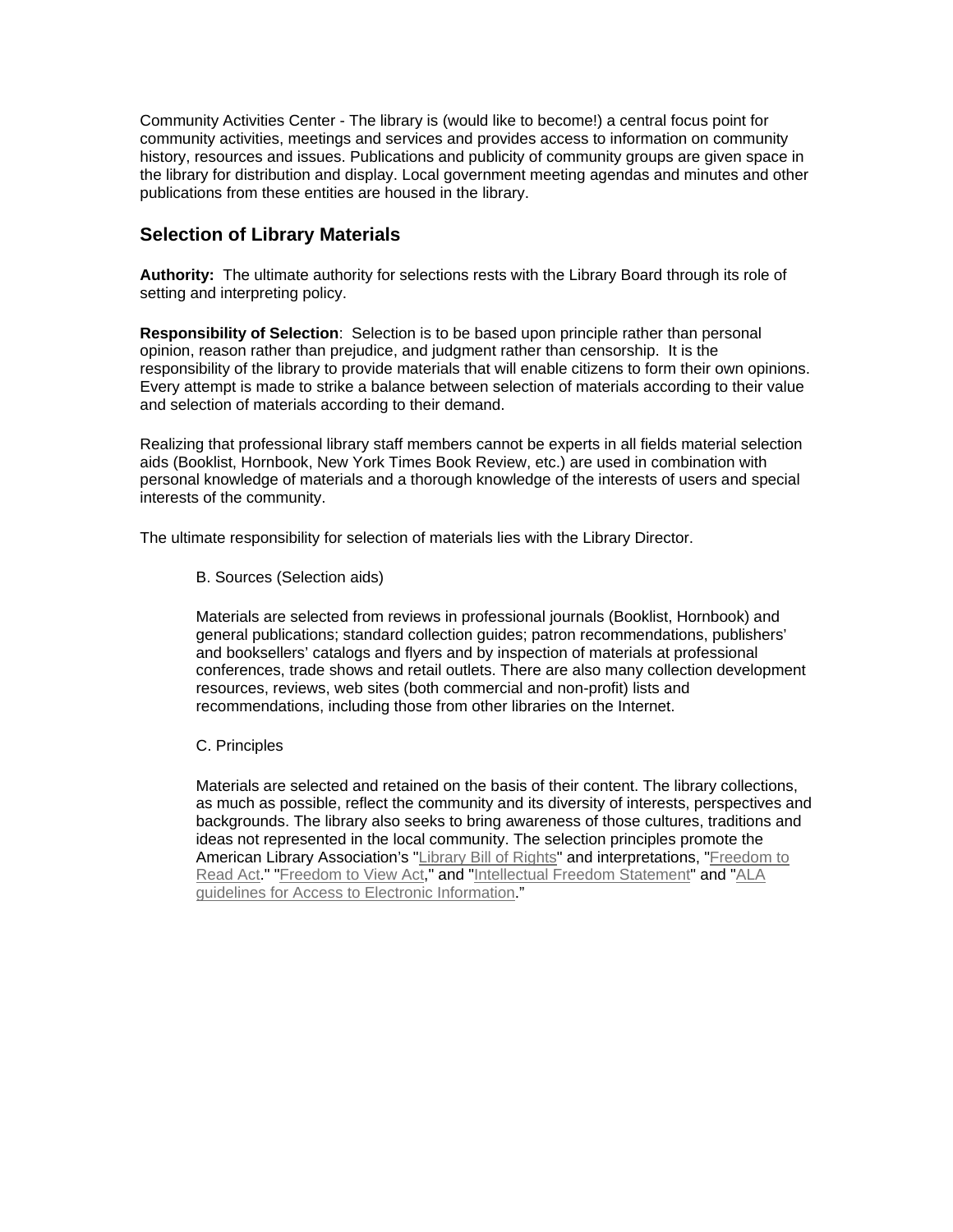### **General Criteria for Selection of Library Materials**

In selecting materials for the library collections, librarians use the following general criteria, in random order:

- o Appropriateness to library's mission and service roles
- o Relationship to existing collection and other titles available
- o Availability elsewhere or more in keeping with other institutions roles
- o Availability to purchase or access
- o Requests by patrons advisory groups and staff
- o Suitability of format for user's need and subject
- o Community interests and needs
- o Relevance to the experiences and contributions of diverse populations
- o Levels of funding and cost of item
- o Anticipated use
- o Physical quality of material
- o Value of resource in relation to its cost
- o Authority, accuracy and accessibility of presentation
- o Currency of information
- o Reputation of author, publisher or issuing body
- o Attention and response of critics, reviewers and general public
- o Subject matter and scope
- o Historical significance
- o Quality and style of writing
- o Inclusion of work in bibliographies, recommendation lists, indexes

#### **Description of the Collection**

The Denny Ashby Memorial Library materials collection consists of 7,000 cataloged books, audiocassettes, and videotapes. The library subscribes to 10 magazines and 1 newspaper. For many years the library was without a collection development policy and the collection reflects that. There are many holes in the collection, especially in the nonfiction and reference sections.

#### **Access**

All materials are shelved on open shelves, freely and easily accessible to the public. The library assures free access to its holdings for all patrons, who are free to select or reject for themselves any item in the collection. Individual or group prejudice about a particular item or type of material in the collection may not preclude its use by others. Children are not limited to the children's collection, although these collections are kept separate from other library collections to facilitate use. Responsibility for a child's reading must rest with the parent or guardian, not with the library. Denny Ashby Memorial Library staff and Board believe that the right to read is an important part of the intellectual freedom that is basic to democracy, and has adopted the American Library Association's [Library Bill of Rights](http://www.ci.eugene.or.us/library/hours_locations_cards/bill_rights.html) and [Freedom To Read](http://www.ci.eugene.or.us/library/hours_locations_cards/freedom.html) statement as official library policy.

#### **Withdrawal Policy**

Book withdrawal is an important aspect of collection development. When library books lose the value for which they were originally selected, they should be withdrawn. The purpose of a withdrawal policy is to insure that the collection remains vital and useful by:

- discarding and/or replacing items in poor physical condition
- eliminating items with obsolete, misleading or superseded information
- reducing the number of copies of titles whose relevance to the community has lessened.

The professional staff will evaluate the materials collection for replacement and/or discard on an ongoing basis, using the CREW method of evaluation developed by Joseph P. Segal. This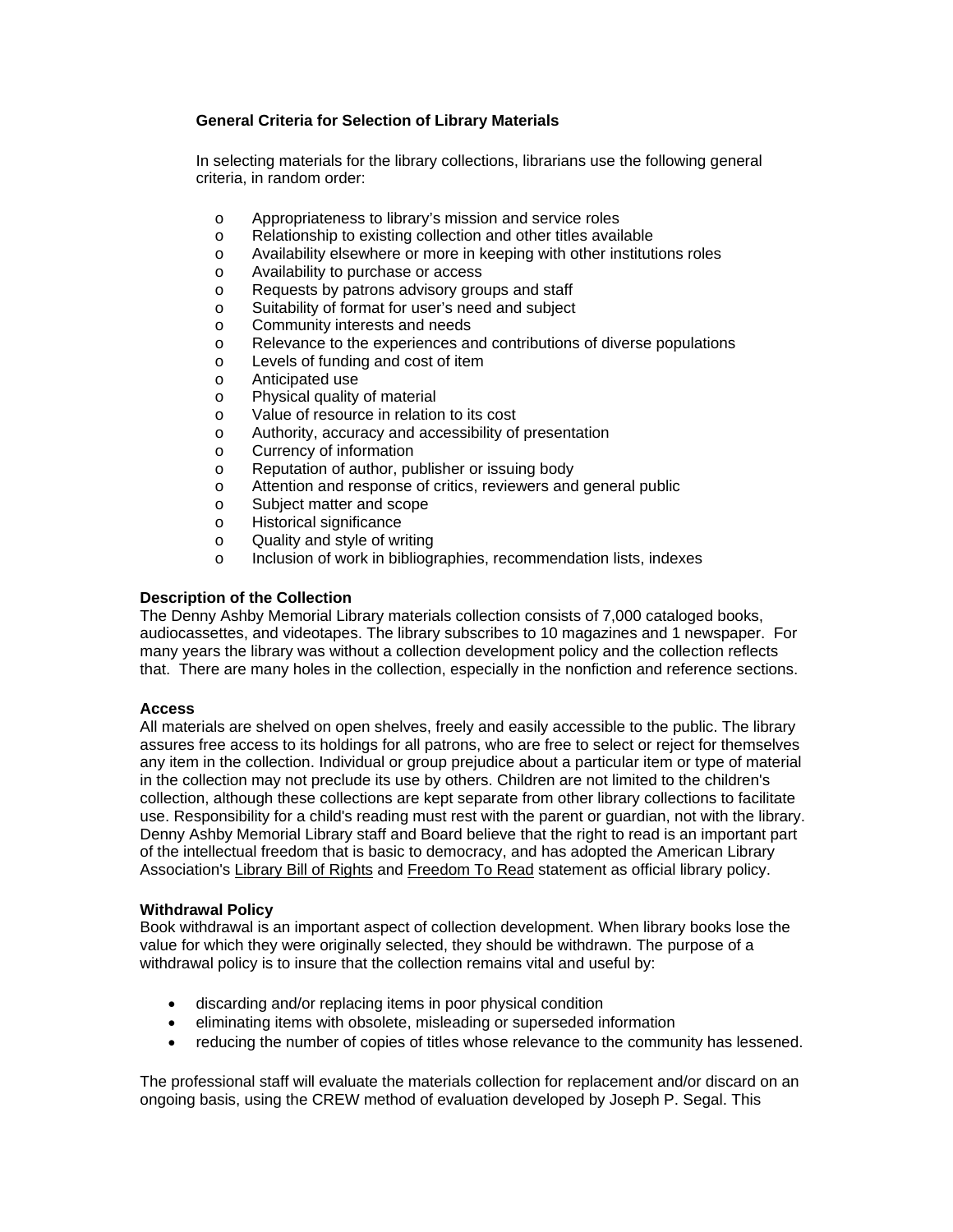process (Continuous Review, Evaluation and Weeding), uses the following criteria to evaluate a title's current usefulness to the materials collection:

- $\bullet$   $M =$  Misleading (and/or factually inaccurate)
- $\bullet$  U = Ugly (worn and beyond mending or rebinding)
- $\bullet$  S = Superseded by a truly new edition or by a much better book on the subject
- $\bullet$   $\top$  = Trivial (of no discernible literary or scientific merit)
- $\bullet$   $\gamma$  = Your collection has no use for this book (i.e. irrelevant to the needs and interests of the community)

Date of publication, last date circulated and average number of circulations per year are useful indicators of the above factors.

#### **PATRON COMMENTS ON LIBRARY MATERIALS**

Specific procedures have been established for the use of customers who wish to make comments on materials held by the Denny Ashby Memorial Library.

Comments on Library Material

.

The Denny Ashby Memorial Library welcomes your thoughts concerning library materials and has procedures for making comments. Before following these procedures, you may find it informative and helpful to read the following brief summary of the library's policy on library material.

Your library serves people from all walks of life, with a variety of viewpoints and tastes. The staff chooses materials to meet these diverse needs and are guided in this by the Collection Management Policy. The library supports the belief that the right to read and the right of free access to library collections for persons of all ages are essential to the individual's freedom of thought, which is fundamental to the Library Bill of Rights and the Freedom to Read Statement.

You are encouraged to make comments on library materials using the following procedures:

1. Informal comments may be made to the librarian at any time.

2. If you wish to make your comment in a formal manner, the following procedures should be used:

A. Fill out the Comment on Library Material form. This will be given to the Library Director. The Library Director will respond in writing. While an item is being reviewed, copies of it will remain on active status in the collection.

B. You may request further review by the library's Board of Trustees. Upon receiving your request for review, the Board may handle the matter as a body or may refer the question to an advisory committee for a recommendation. This committee may consist of two members of the Board appointed by the Chairwoman, two members of the staff appointed by the Director, and one person from the community